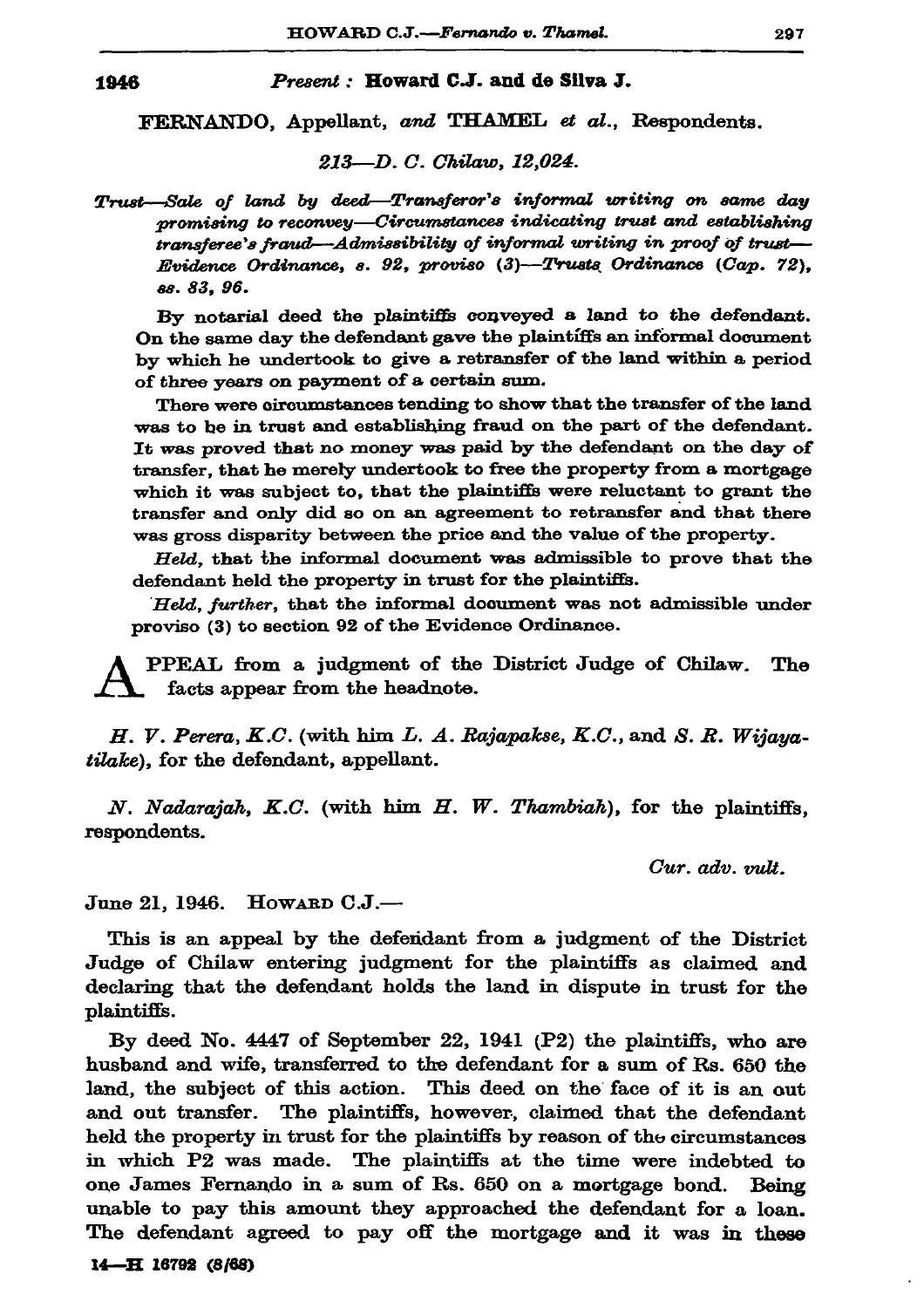circumstances that P2 which the plaintiffs now seek to set aside was executed. On the same day that P2 was executed the defendant gave the plaintiffs the document P3. This is an informal document by which the defendant undertook to give a retransfer of the land in question within a period of 3 years if the plaintiffs paid him Rs. 671 within the said period and asked him to execute a deed of transfer at their expense. Before filing their action the plaintiffs offered Rs. 671, but the defendant asked for more money as the land had gone up in price: On the defendant refusing to retransfer the property the plaintiffs instituted this action asking for a declaration that the defendant held the land in trust for the plaintiffs and deposited the sum of Rs. 671 in Court. The District Judge held that P3 being an informal document subsequently made cannot be used to vary P2 which is an outright transfer. He, however, admitted P3 to prove that the defendant held the property in trust for the The only question that arises for consideration is whether plaintiffs. the District Judge was right in so admitting P3. It is contended by Mr. Nadarajah on behalf of the plaintiffs that P3 was admissible under proviso (3) to section 92 of the Evidence Ordinance (Cap. 11) as being a separate oral agreement constituting a condition precedent to the transfer of the property.

For proof that the agreement to retransfer constituted a condition precedent Mr. Nadarajah emphasised the evidence of the second The latter stated that the defendant came to know that James plaintiff. Fernando had demanded the money due on the mortgage. He offered to pay off James Fernando's mortgage and take the property on mortgage himself. The second plaintiff says she told the defendant she would think it over but would not sell the property. Eventually, according to the second plaintiff the defendant said he would give an undertaking to retransfer the land. It was after these preliminaries that the parties went to the Notary's office. The defendant had not brought the money, but agreed to settle James Fernando's debt. The documents P2 and P3 were then made. The second plaintiff states that if the defendant had not agreed to retransfer, she would not have given him a transfer. I do not think that P3 and the oral agreement referred to by the second plaintiff constitute a "condition precedent" to the granting of P2 within the meaning of those words in proviso (3) to section 92 of the Evidence Ordinance. These words mean that a written agreement shall not be of any force or validity until some condition precedent has been performed or that the written agreement was conditional on some event which has never occurred. No such condition has been proved in this case. Hence oral evidence or evidence supplied by a non-notarial document was not admissible under this proviso. In this connection I would refer to the 9th edition of Woodroffe's Law of Evidence, pp. 666-668. Mr. Nadarajah also maintains that there was an express trust. And alternatively that there was a constructive trust under section 83 of the Trusts Ordinance (Cap. 72) inasmuch as it cannot reasonably be inferred from the attendant circumstances that the plaintiffs intended to dispose of the beneficial interest. It is also argued that there was a constructive trust under section 96 of the Trusts Ordinance (Cap. 72) as the defendant has not the whole beneficial interest.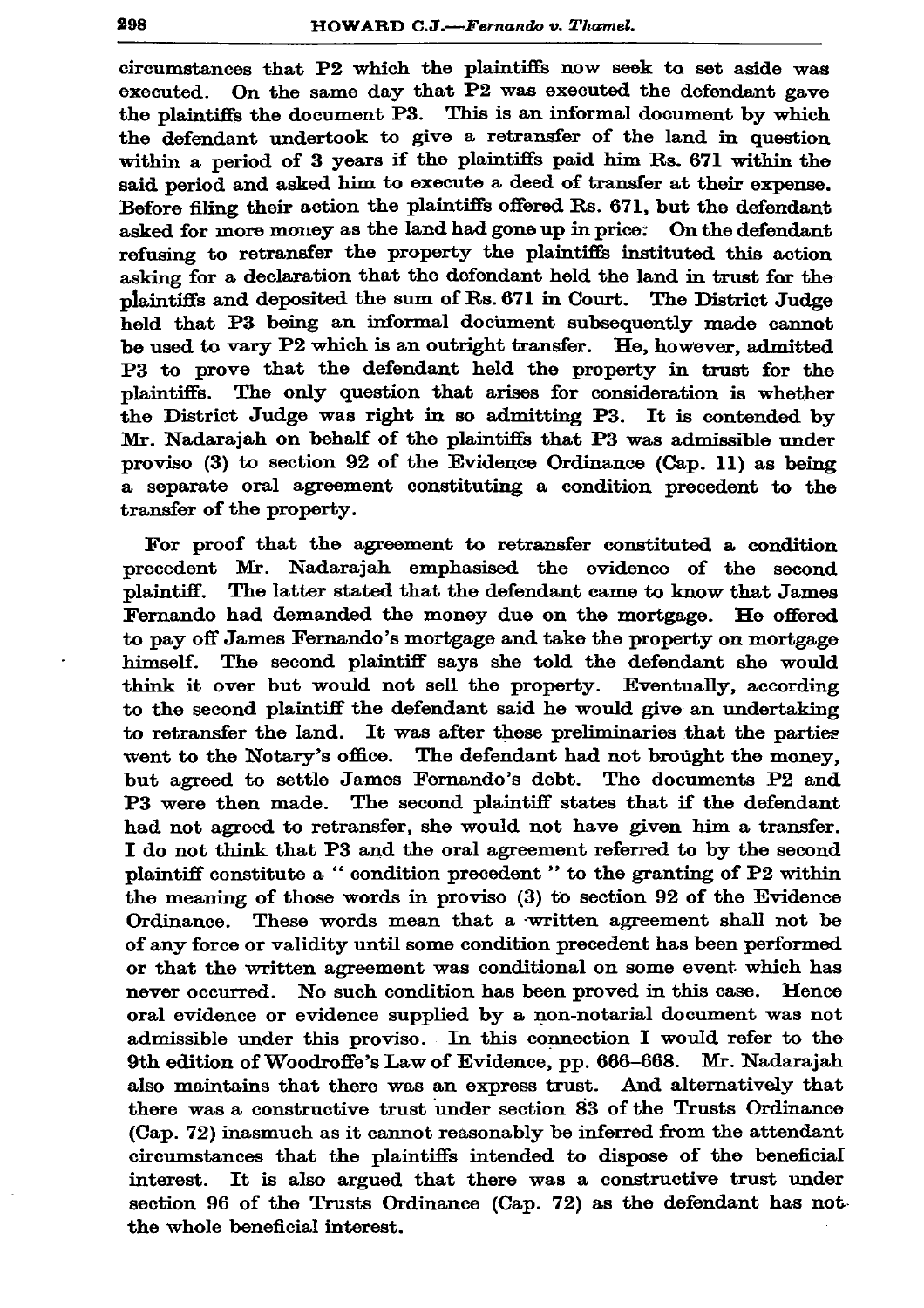Our attention has been invited to a number of authorities. Mr. Nadarajah in particular has relied on the case of Nanayakkara v. Andris<sup>1</sup>. Bertram C.J. after referring to a dictum of Lord Redesdale in Lindsay v. Lynch<sup>2</sup> in regard to the equitable doctrine that "Courts" of Equity will not permit the Statute of Frauds to be made an instrument of fraud stated that the application of the doctrine is confined to two classes of cases of which the first is:

"Cases where the defendant has obtained possession of the plaintiffs' property, subject to a trust or condition, and claims to hold it free from such trust or condition."

This equitable doctrine was comprehensively explained in the judgment of Stirling J. in the case of In re Duke of Marlborough <sup>3</sup>. The headnote of this case is as follows :-

"By an indenture dated in 1890 the Duchess of M., in consideration of natural love and affection, assigned to her husband the Duke a leasehold house belonging to her. The deed was in form an absolute assignment. The Duke subsequently mortgaged the house for the purpose of raising money to pay his debts. The Duchess joined with the Duke in covenanting to pay the mortgage debt, but the equity of redemption was reserved to the Duke alone. Upon the death of the Duke in 1892, the Duchess claimed to be entitled to the house subject to the mortgage. There was evidence that she had assigned the house to the Duke solely to enable him to mortgage it in his own name, and that it was part of the arrangement between them that he should reassign to her, which, if he had lived, he would have done :-

Held, that the case fell within the authorities which forbid the Statute of Frauds to be used to cover what would amount to a fraud, and consequently that the statute could not be successfully pleaded in opposition to the claim of the Duchess."

This equitable doctrine has also been recognised by the Ceylon Courts in the case of Theevanapillai v. Sinnapillai<sup>4</sup>. At pages 317-318 Ennis A.C.J. stated as follows :-

"It was contended on appeal that the plaintiff-respondents should not have been allowed to lead evidence in proof of the trust in the Court below. This was the substance of the contention. It was also urged that prior to the Trusts Ordinance, No. 9 of 1917, there was no case of a trust on all fours with the present case. It is, however, unnecessary to consider whether there were any previous cases. because this matter has now to be dealt with on the basis of the Trusts Ordinance, 1917, and on the basis of the Evidence Ordinance. The respondents urge, and I think rightly, that this case is not a case of a constructive trust within the meaning of Chapter IX. of the Trusts Ordinance, and if that be so, it can only be an express trust. **But** 

| $P(1921)$ 23 N. L. R. 193 at p. 197. | $3(1894)$ 2 Ch. 133.    |
|--------------------------------------|-------------------------|
| * (1804) 2 Sch. Lefr. 4.             | $(1921)$ 22 N.L.R. 316. |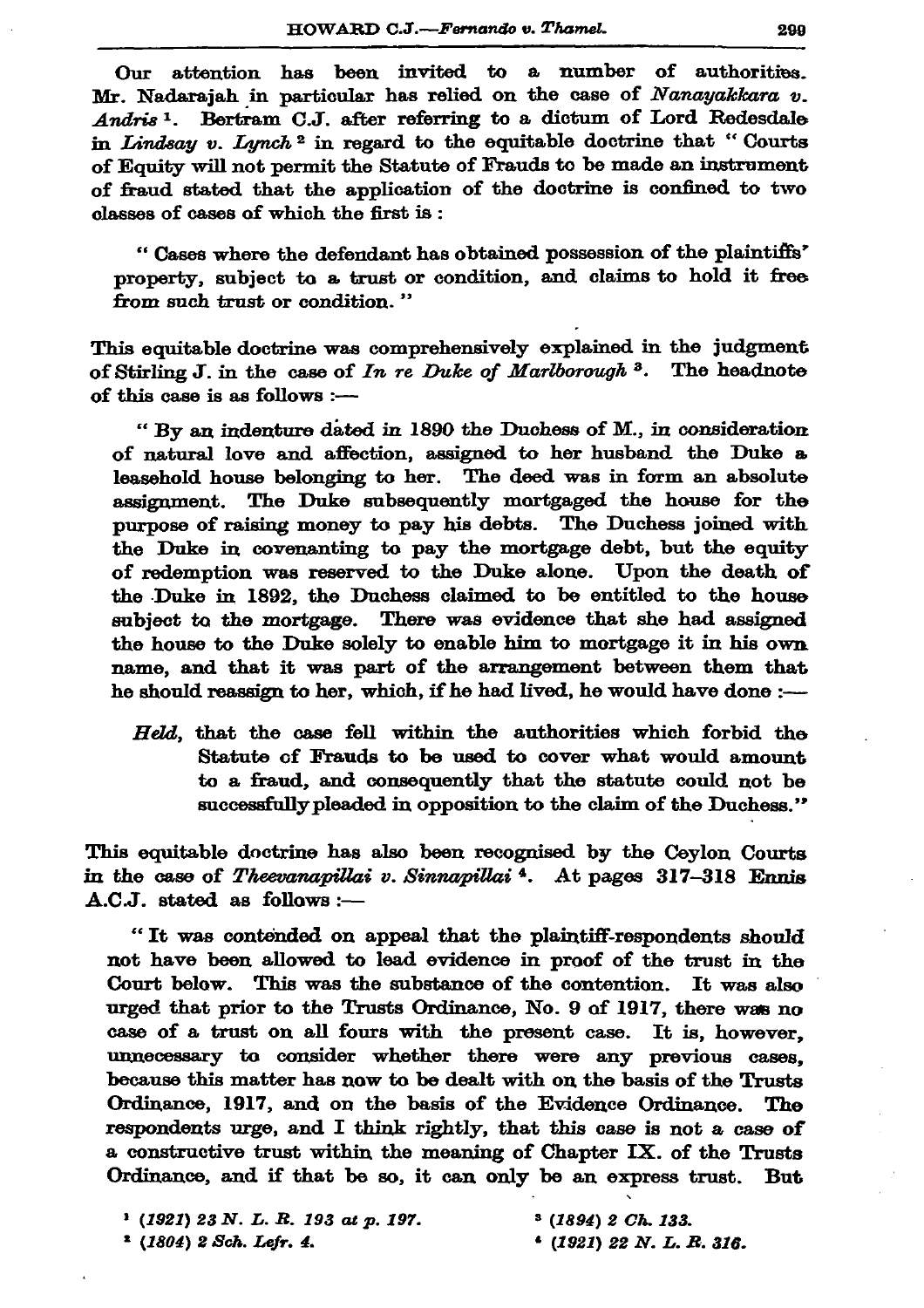it was urged for the appellant that such would not be valid unless in writing as required by section 5 of the Trusts Ordinance. **This** contention was met by Mr. Pereira, for the respondents, by pointing out that section 118 of the Trusts Ordinance allowed of the application of English Law where there was no specific provision in the Ordinance. and he pointed out that by the English law of secret trust that is an express trust which has not been clothed in the legal formalities required by law a failure to perform the trust is itself an act of fraud. and Mr. Pereira urged that the proviso at the end of section 5 covered the present case in consequence. In my opinion this contention is right."

It is to be observed that with regard to the facts in this case it was not evidence of fraud preceding the agreement that was sought to be proved. It was the subsequent conduct of the defendant in failing to convey the property that constituted fraud. Mr. Perera has cited various cases in support of this appeal. In Sanmugampillai v. Anjappa Kone<sup>1</sup> Soertsz J. at p. 467 stated that it was not possible for the appellants to succeed since there is no evidence to establish their case of a trust. But in this case there is the evidence of the second plaintiff with regard to the circumstances in which P2 was given. In Carthelis Appuhamy v. Saiya Nona<sup>2</sup> it was held that a non-notarial document containing an agreement to retransfer and signed by the defendant the same day as the deed of transfer was of no force or avail at law as it was not contained in a notarial document. Further that there were no circumstances that could bring the case within the sections of the Trusts Ordinance relating to constructive trusts. I am of opinion that this case is distinguishable. In the present case there are circumstances tending to show that the transfer was to be in trust. The evidence of the 2nd plaintiff that no money was paid by the defendant on the day of transfer, that he merely undertook to free the property from the mortgage, that she was reluctant to grant the transfer and only did so on an agreement to retransfer are circumstances indicative of a trust. Moreover there is a gross disparity in the price under P2, namely, Rs. 650 and the value of the property at the time of the transfer which is put by the second plaintiff at Rs. 1,750 or Rs. 2.000. Mr. Perera also relied on the judgment of  $Mohamadu v$ . Pathumah<sup>3</sup>. In that case, however, fraud was not established and hence the equitable doctrine to which I have referred was not applicable. Fraud was not even alleged in the plaint. In the present case the issue of fraud has been determined in favour of the plaintiffs. Nor can that determination be questioned. In this connection one has to bear in mind not only the evidence of the second plaintiff with regard to the real nature of the transaction and the circumstances in which P2 was granted but also the evidence of the defendant himself. The latter admits the agreement to retransfer the property and also that he had no money at the time of the transfer. He also says that when he gave P3 he had no intention of retransferring the land, but would do so now if he was paid

 $(1944)$  45 N. L. R. 465.

 $2(1945)$  46 N. L. R. 313.